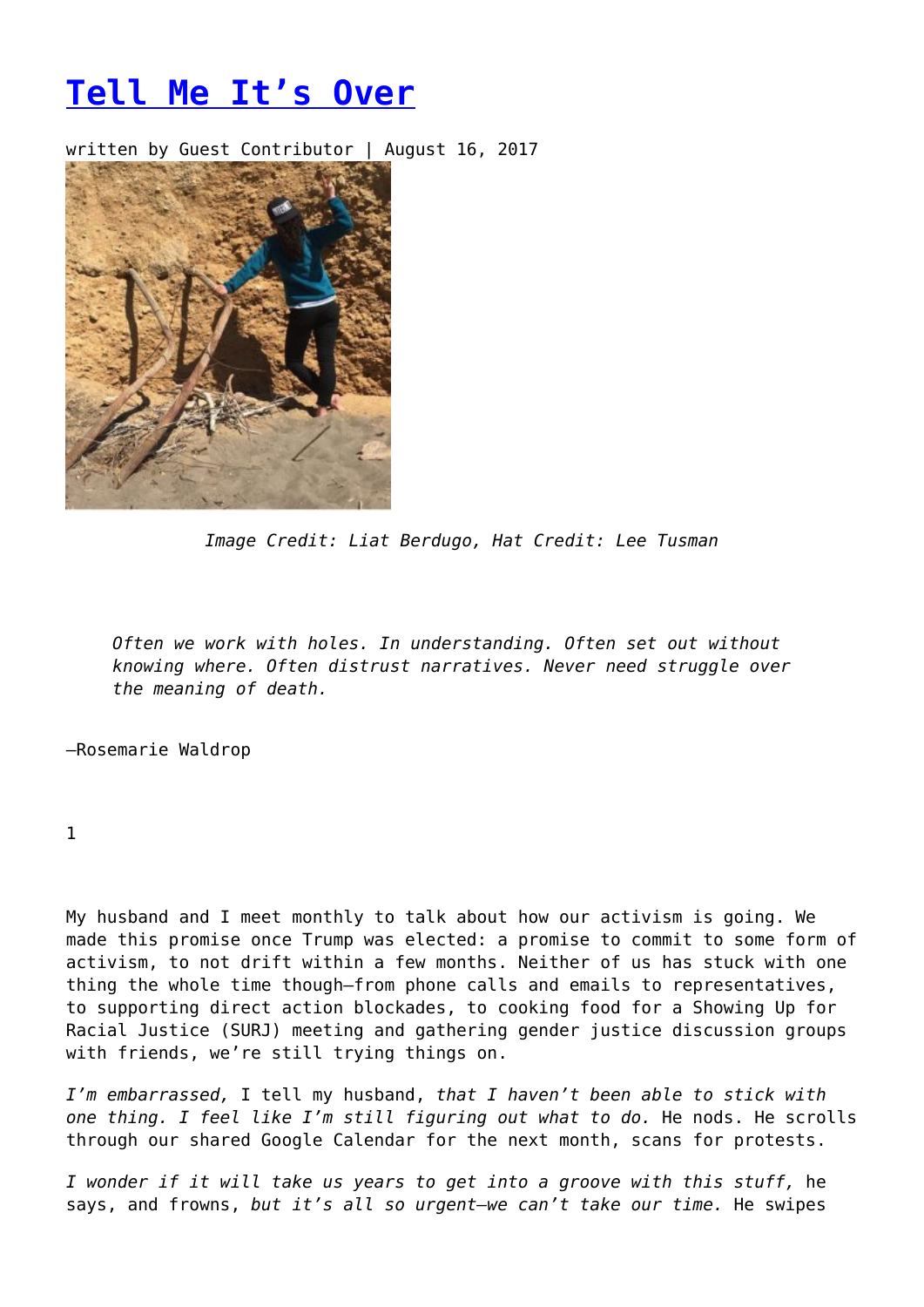bread across his plate and shoves it quickly into his mouth.

We promise each other we'll attend two direct actions in the next month, and invite friends to a Cop Watch training this weekend.

*It still feels too loose,* I tell him, *like, isn't it supposed to add up to something? Aren't I supposed to have goals?* He reminds me that this is *our* perspective, as privileged white folks with Ivy League educations in Getting Things Done Quickly. He cites that part in the [White Supremacy Culture](http://www.cwsworkshop.org/PARC_site_B/dr-culture.html) [article](http://www.cwsworkshop.org/PARC_site_B/dr-culture.html) where it names Perfectionism as a key characteristic of training in White Supremacy.

*This isn't about perfect,* he says, taking our dishes to the sink, *this is about action*. His tall frame clenched over the sink, scrubbing, determined.



2

I want to know where all of this is this going. I want to know when Trump gets impeached, what strategy wins. All my friends are reading Adrienne Maree Brown's new book *[Emergent Strategy,](https://www.akpress.org/emergentstrategy.html)* and we talk over and over again about how we can't know what a new world will look like, how we are crafting it on the run.

"But an American or female or queer writer can never be allowed to say, to irresponsibly suggest to the reader for even a moment that she doesn't know where she's going," says Eileen Myles in [an interview](http://bombmagazine.org/article/6331/)) with CA Conrad, "I'm thinking about a trembling or waylaid narrative."

*Waylaid* as in interrupted or held up. The dictionary gives the example: *waylaid on the stairs*. So here we stand, held up on the way we thought we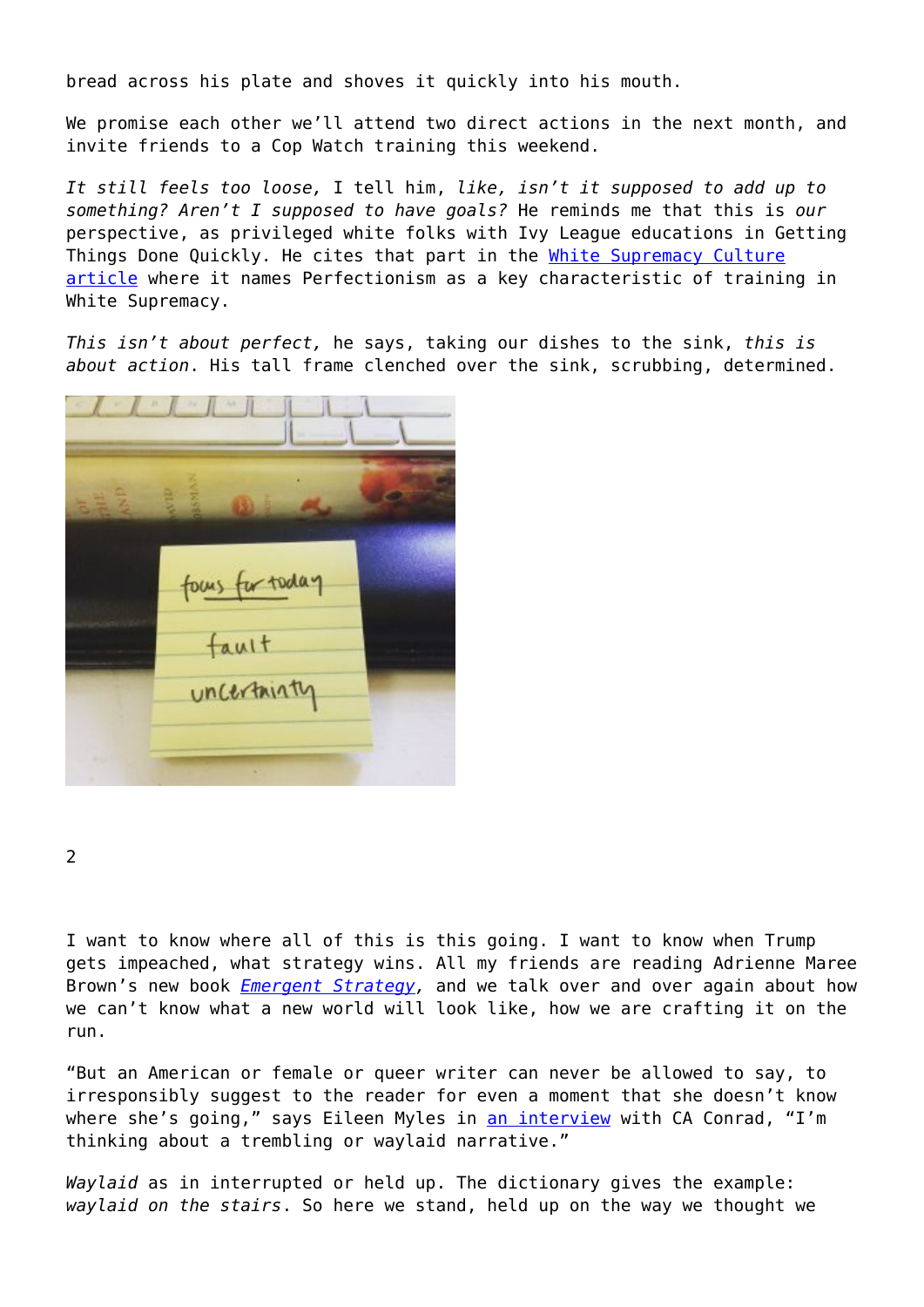were going, trembling on the way to productivity, waylaid on the way to a happv ending. I tremble at the foot of the Trump presidency, not knowing where to go.

What if, though, as Myles proposes, this trembling narrative is precisely what is required for this time—is actually what we need to stop it up, and perhaps even to survive it?



Image Credit: Rose Ellis at [Amuse](https://amuse-i-d.vice.com/the-places-that-shaped-radical-icon-eileen-myles/)

In his book *Learning to Die in the Anthropocene,* Roy Scranton describes this political moment as one that demands a death—a death of our old ways of thinking, making, doing, living – and a facing down of death, a coming to grips with its absolute necessity.

Scranton explains that our old ways of relating to death—pushing it off, trying to keep ourselves alive in the same ways at all costs—that these replicate the carbon-consuming, humanity-degrading modes that got us into this mess.

We need new relationships with death, Scranton argues, in order to encounter climate change. While death activates what Scranton calls our "deepest animal drives" of flight or flight, we must learn to redirect our instincts around death. Scranton cites the work of Peter Sloterdijk, who says that by not reproducing these typical stress drives or reactions one can also interrupt normative narratives that death is bad and to be feared. Sloterdijk describes an "interrupter" who relates with death.

"While life beats its red rhythms and human swarms dance to the compulsion of strife, the interrupter practices dying," he writes. This is what Donna Haraway calls "staying with the trouble," what Scranton calls "learning to die."

"And since we can't ever really know how to do something until we do it," Scranton observes, "learning to die also means accepting the impossibility of achieving that knowledge as long as we live."

*Impossibility of achieving*, like emergent strategies, like the stretch we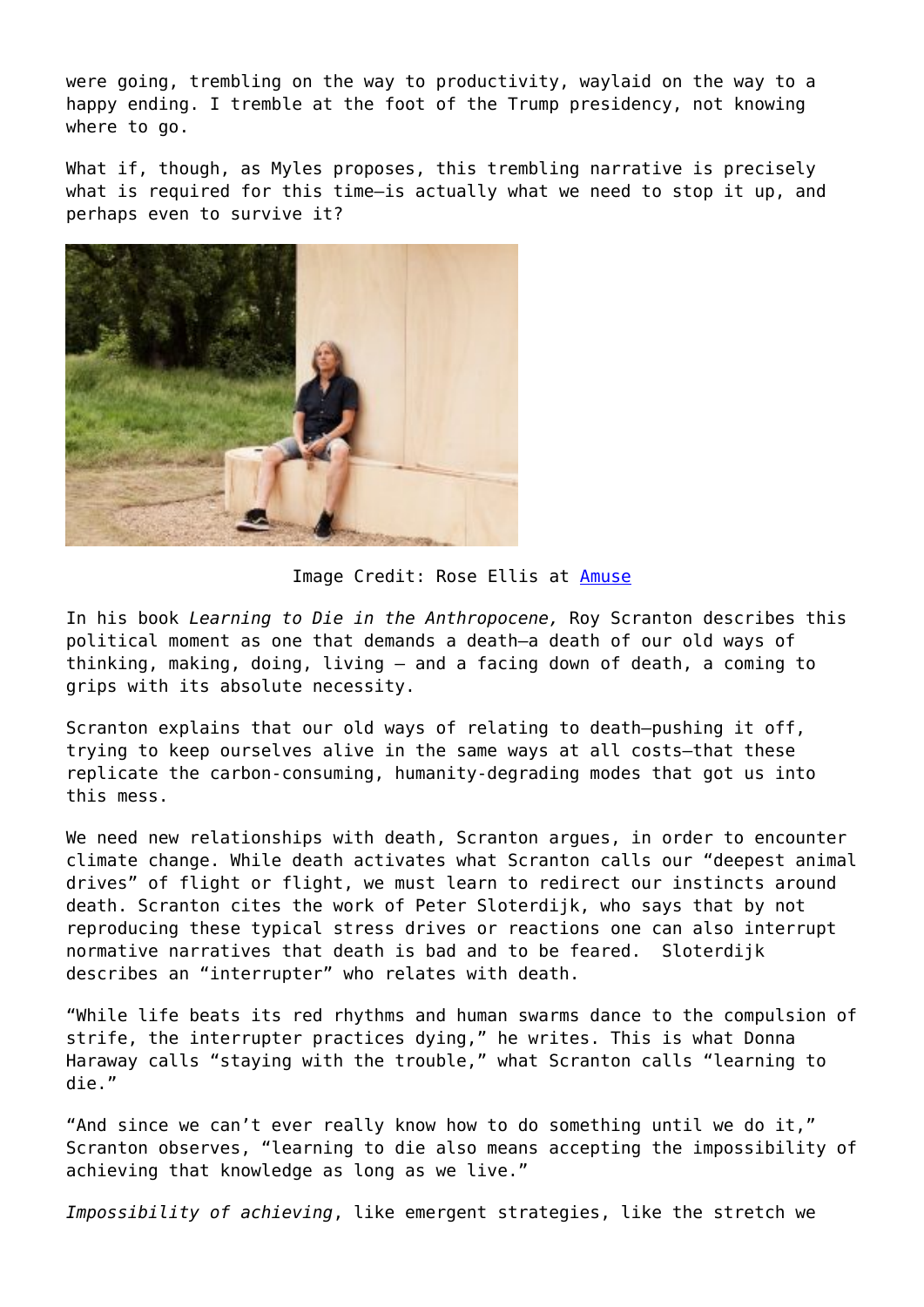make toward activism without seeing the end. To say the happy ending is not coming, the planet is dying. What narrative happens when we surrender in this way?

Wayne Koestenbaum writes, "To be seen surrendering: that is humiliation."

I wonder if humiliation is the key thing to surviving both a Trump administration and surviving climate change—specifically as a person of privilege. I have to be humiliated, to turn away from the oppressive power ingrained in my white skin and my inherited class position.

"Mortification is arresting for everyone present," writes Brian Blanchfield. I have, then, to be mortified—to surrender up my comfort in order for this system to actually be able to die.

3

In the introduction to her exhibition *Take Care of Yourself*, French artist Sophie Calle writes,

I received an email telling me it was over.

I didn't know how to respond.

It was almost as if it hadn't been meant for me.

It ended with the words, "Take care of yourself."

She goes on to ask 107 women to interpret this breakup letter, and from the pieces they make she creates the exhibition. Instead of getting stagnated in the humiliated stance (the spurned woman), instead of buying something, consuming something in the name of "self-care," Calle presents a collective response to the admonition that she "take care" of herself.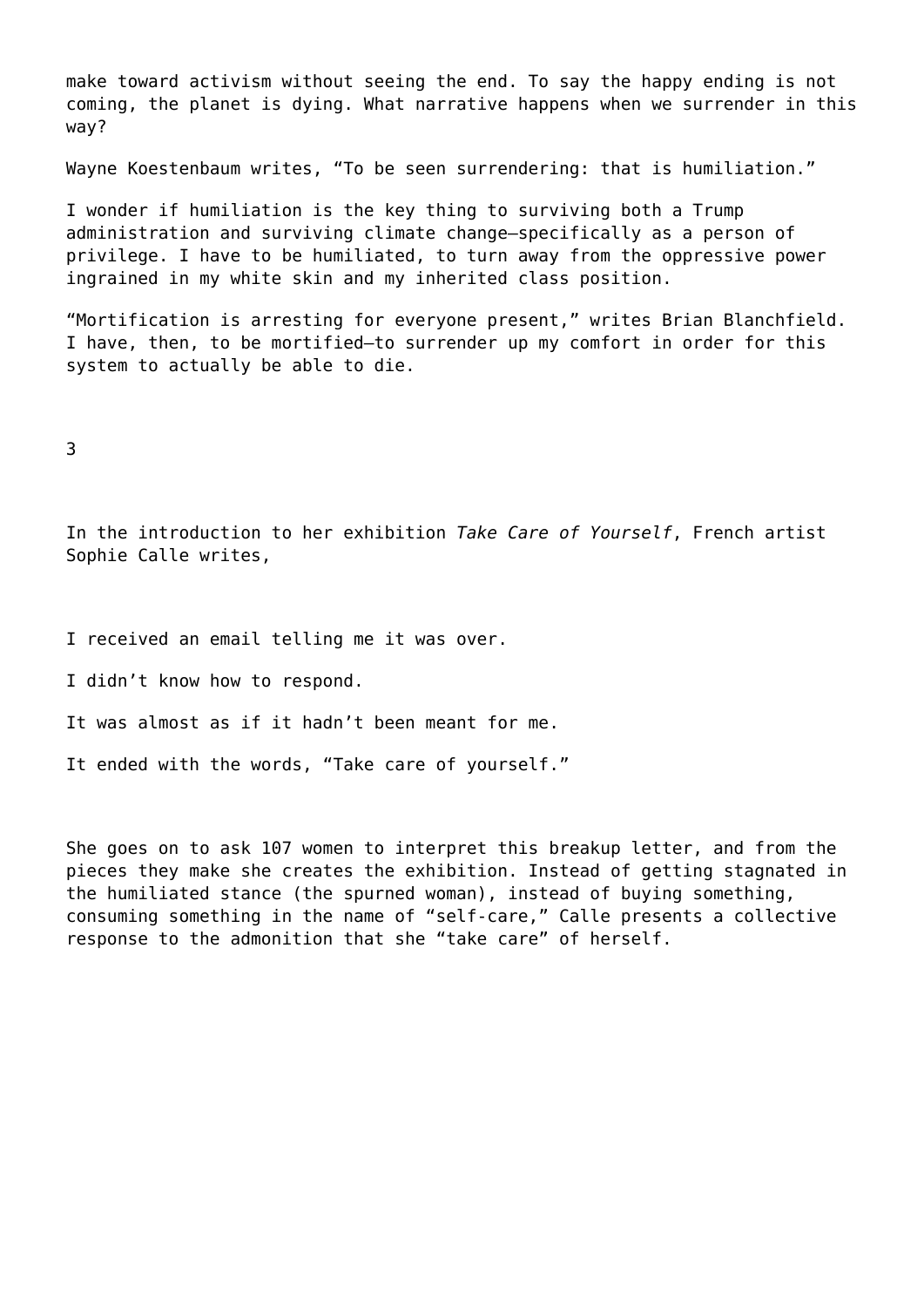

Image Credit: [Paula Cooper Gallery](https://www.paulacoopergallery.com/exhibitions/sophie-calle-take-care-of-yourself/installation-views)

All around me in Oakland I hear people talk of self-care, but this often means getting a pedicure, renting an hour at the hot tub place, or buying a rose quartz tincture for heartbreak. Calle's move is a different one, distinct in its generative as opposed to consuming action—she reaches outward and asks for others to make things for her, with her.

On what she requested of these other people, Calle writes that she asked them to*: Dissect it. Exhaust it. Understand it for me. Answer for me*.

She calls in the troops—for lack of a better metaphor—of people who *make* in order to answer, in order to understand. She receives a death knell (of a relationship), and so she calls in the artists.

*I received an email telling me it was over.* I love the way this is only the beginning of the story.

And: *I received an email telling me it was over.* What if I got one of these from capitalism? From the planet? In Calle's case, the End of something became the generative moment. What stance, I wonder, allows or encourages us to *generate* in the face of death?

Of working on *Take Care of Yourself,* Calle [says,](https://www.theguardian.com/world/2007/jun/16/artnews.art) "After I month I felt better. There was no suffering. It worked. The project had replaced the man."

So too must our projects work now—replacing the Man. The generative stance here is one of replacement: replacing the reality of one system with a new system of re/production. One that is trembling, as Myles would say, and flawed—one that admits to vulnerability as Calle admits the vulnerability of being broken up with.

I think of my friend Michelle, who is a nurse, listening for the 100<sup>th</sup> time to a friend at a dinner table recounting mysterious symptoms and asking for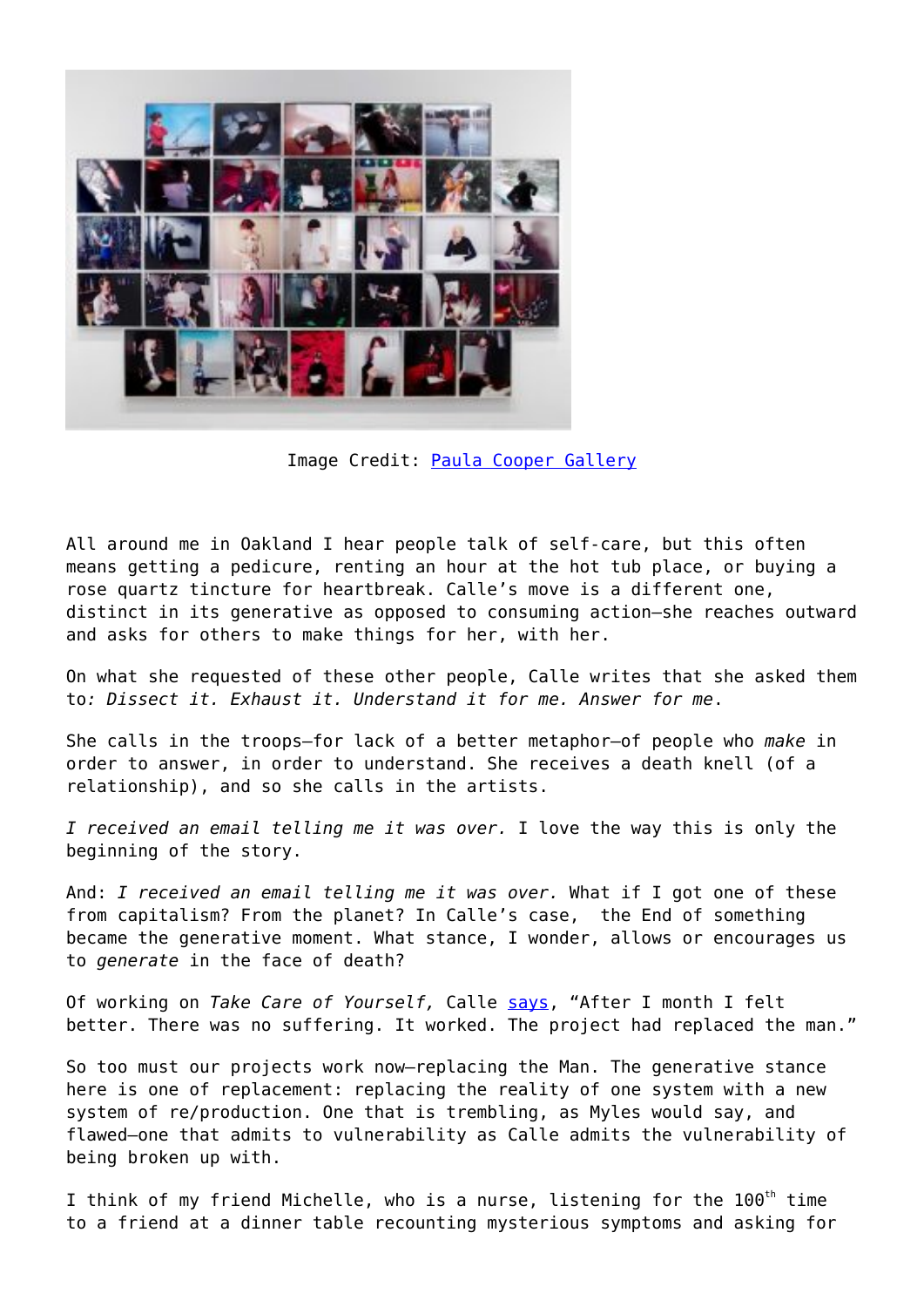free medical advice. When the person pauses in their list of symptoms and asks Michelle what she thinks, Michelle nods and shrugs.

"You know," she says, "it could be a lot of things, but it might also just be aging. Sometimes the body just doesn't work as well as it gets older."

Michelle sips her mason jar of wine and we are quiet around the table.

And I think: *it's like the planet*. Older and not working well, slowly dying. Hetero-capitalist patriarchy, slowly dying.

*Dissect it,* Calle requests, *Exhaust it. Understand it for me.*

This state slowly being replaced with a state we can't yet understand – a future state that won't be perfect, either, but will—ala Calle—*replace the man.*

\*

Recently I visited the fiber-optic cable landing site in Manchester, California that used to connect the United States to Japan and to the global internet. Though now replaced by more sturdy cabling along the ocean floor, the original cabling remains on the beach as a ruin, jutting out from a sandy orange cliff-dune for passerby to lift its heavy piping.



Image Credit: Ingrid Burrington [at The Atlantic](https://www.theatlantic.com/technology/archive/2015/11/where-the-cloud-rises-from-the-sea/415236/)

My friend Noreen makes a brief attempt to heave the piping over her shoulder, but drops it quickly and swipes the sand from her pants. *I'm too old for this,* she says, and instead sits down next to the cable and leans her head against it.

*I wonder if the new one will last longer,* she sighs, and I sit down next to her to stare out at the sea.